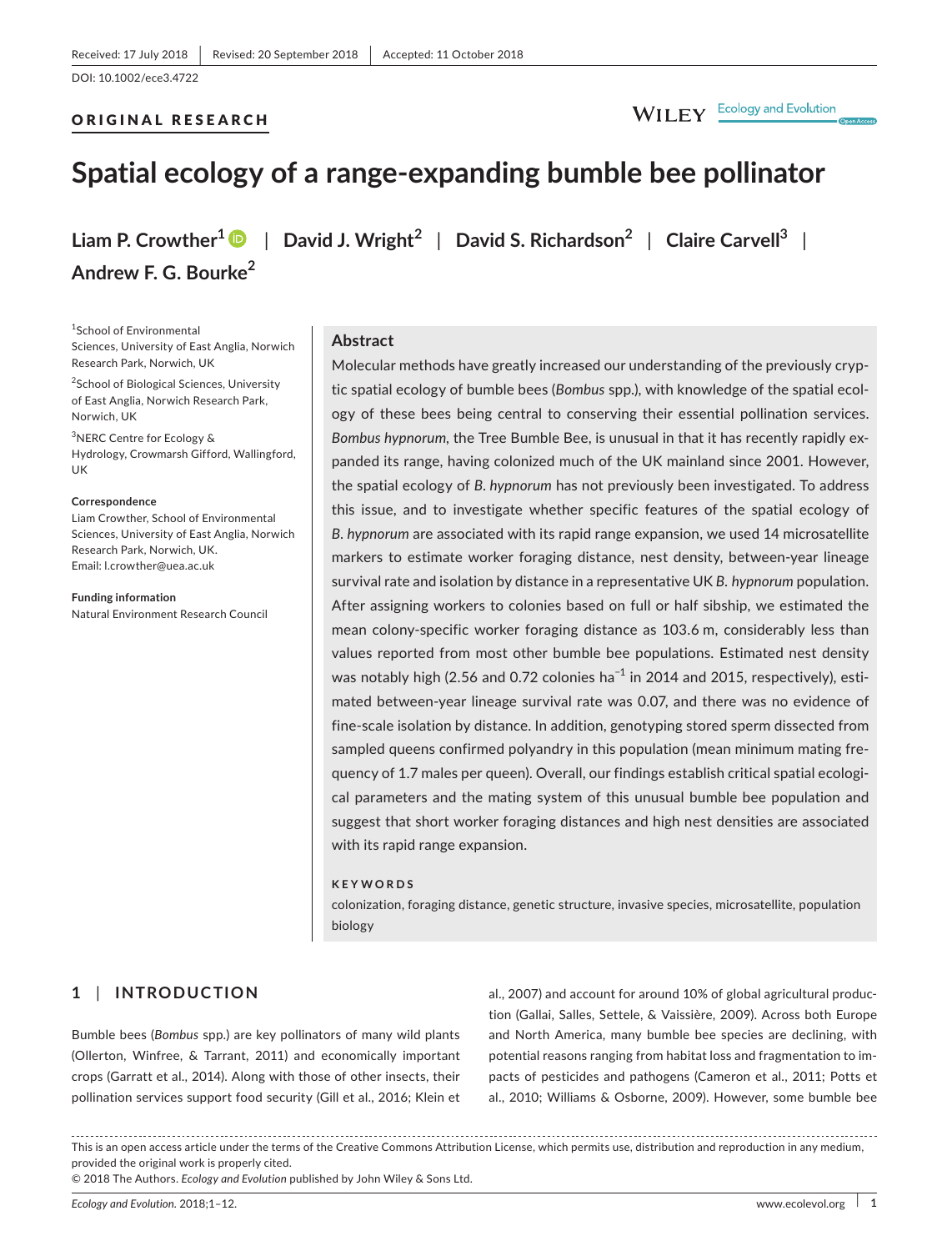species are expanding their ranges due either to deliberate introduc‐ tion (Schmid‐Hempel, Schmid‐Hempel, Brunner, Seeman, & Allen, 2007; Schmid‐Hempel et al., 2014) or to natural colonization of areas outside their native ranges (Owen et al., 2012). Understanding the elements of bumble bee spatial ecology, including foraging ecology, that underpin these patterns of both decline and range expansion is critical to developing effective management and conservation strat‐ egies for long‐term population persistence in this threatened group.

A notable example of a range‐expanding bumble bee popula‐ tion is the UK population of the Tree Bumble Bee, *Bombus hypnorum*. It was first recorded in southern England in 2001 (Goulson & Williams, 2001). While it could have colonized naturally or arrived by accidental human‐mediated transportation (Williams, Lobo, & Meseguer, 2018), *B. hypnorum* has rapidly expanded its range within the UK (by 900 km since 2001) and now occurs throughout England and Wales and in much of Scotland (Bates et al., 2011; Crowther, Hein, & Bourke, 2014; Jones & Brown, 2014). Hence, unlike pop‐ ulations of other widespread species of bumble bee in the United Kingdom, whose ranges have remained stable on a UK‐wide scale (Macdonald, 2001), the UK *B. hypnorum* population has greatly in‐ creased. However, the spatial ecology of *B. hypnorum* has not been previously investigated, either in the United Kingdom or in its original range in continental Europe and Asia.

In recent years, molecular methods have provided valuable tools with which to estimate parameters of the spatial ecology of bumble bees in wild populations (reviewed by Woodard et al., 2015). An important finding is that worker foraging distance (the distance that workers fly from their nest to forage at plants for nectar and pollen) is plastic with respect to resource availability. Specifically, colony‐specific worker foraging distance falls as the proportion of high-quality foraging habitat in the neighborhood increases (Carvell et al., 2012; Jha & Kremen, 2013; Pope & Jha, 2018; Redhead et al., 2016), presumably because in resource‐rich conditions workers save energetic costs by foraging over shorter distances (Williams, 1989). This finding suggests that worker foraging distance and other aspects of spatial ecology are not simply autecological traits (i.e., species‐level traits) but are instead best understood as functions of the density and spatial arrangement of resources in the landscape. Molecular methods have also shown that, in wild bumble bee populations, a higher density of floral resources around individual nests is linked to daughter queens surviving to the spring emergence stage in the following year at higher frequency, that is, greater lin‐ eage survival (Carvell et al., 2017). Therefore, an emerging synthesis suggests that high‐quality resources at sufficient densities can lead to reduced worker foraging distances and enhanced rates of queen survivorship and hence, by inference, enhanced rates of population increase. If correct, this synthesis predicts that in rapidly expand‐ ing populations, which are inferred to be characterized by colonies exhibiting a high productivity of new queens, bumble bee colonies should encounter resources at densities that facilitate short worker foraging distances.

In this study, we therefore used molecular methods, based on the reconstruction of foraging workers' colony membership using

neutral genetic markers (microsatellites), to investigate the spatial ecology of the UK *B. hypnorum* population. Our overall aim was to estimate key spatial ecological parameters in this population, including worker foraging distance, nesting density, between‐year lineage survival rate and fine‐scale isolation by distance, and inves‐ tigate whether specific features of the spatial ecology of *B. hypnorum* are associated with its rapid range expansion in the United Kingdom. In particular, we sought to test whether *B. hypnorum* ex‐ hibits the short worker foraging distances expected in a rapidly expanding population. Our study landscape was a typical suburban landscape in southern England (in Norwich, UK). This was selected because, across urban‐rural gradients in southern England, *B. hypnorum* workers occur much more frequently in suburban land‐ scapes (Bates et al., 2011; Crowther et al., 2014), so suggesting that suburban and similar habitats are representative of those fa‐ cilitating the population increase that underlies *B. hypnorum*'s UK range expansion.

Unlike the queens of most species of bumble bee, which mate singly, *B. hypnorum* queens are facultatively polyandrous, with studies in continental Europe estimating a mating frequency of 1–6 males per queen (Brown, Schmid‐Hempel, & Schmid‐Hempel, 2003; Estoup, Scholl, Pouvreau, & Solignac, 1995; Paxton et al., 2001; Schmid‐Hempel & Schmid‐Hempel, 2000). The degree of polyandry (percentage of polyandrous queens) varies geograph‐ ically across populations from 0% to 67% (Estoup et al., 1995; Schmid‐Hempel & Schmid‐Hempel, 2000; Paxton et al., 2001; Brown, Schmid‐Hempel & Schmid‐Hempel 2003). Hence, we also sought to characterize the mating system of the UK *B. hypnorum* population. This was both because the mating system is a funda‐ mental aspect of the social and reproductive biology of eusocial in‐ sects and because the level of polyandry affects the assignment of workers to colonies based on genetic markers. In particular, under facultative polyandry, nest-mate workers may include both full sisters and half‐sisters (i.e., maternal but not paternal sisters), and a priori information on the level of polyandry is needed to validate and inform the assignment of half‐sisters (Wang, 2004; Wang & Santure, 2009).

Overall, therefore, we addressed the following four research questions: (a) What is the mating system of the UK *B. hypnorum* pop‐ ulation and, specifically, what is the frequency distribution of male mate number and the mean mating frequency per queen? (b) What is the worker foraging distance and is it short as predicted? (c) What are the nesting density and between‐year lineage survival rate of *B. hypnorum* in the study landscape? (d) Does *B. hypnorum* exhibit fine-scale spatial genetic structuring (isolation by distance)?

# **2** | **METHODS**

# **2.1** | **Worker and queen sample collection**

*Bombus hypnorum* workers were collected from a 2 × 2 km (400 ha) sampling area on the western edge of Norwich, Norfolk, UK (Supporting information Figure S1). *B. hypnorum* was first recorded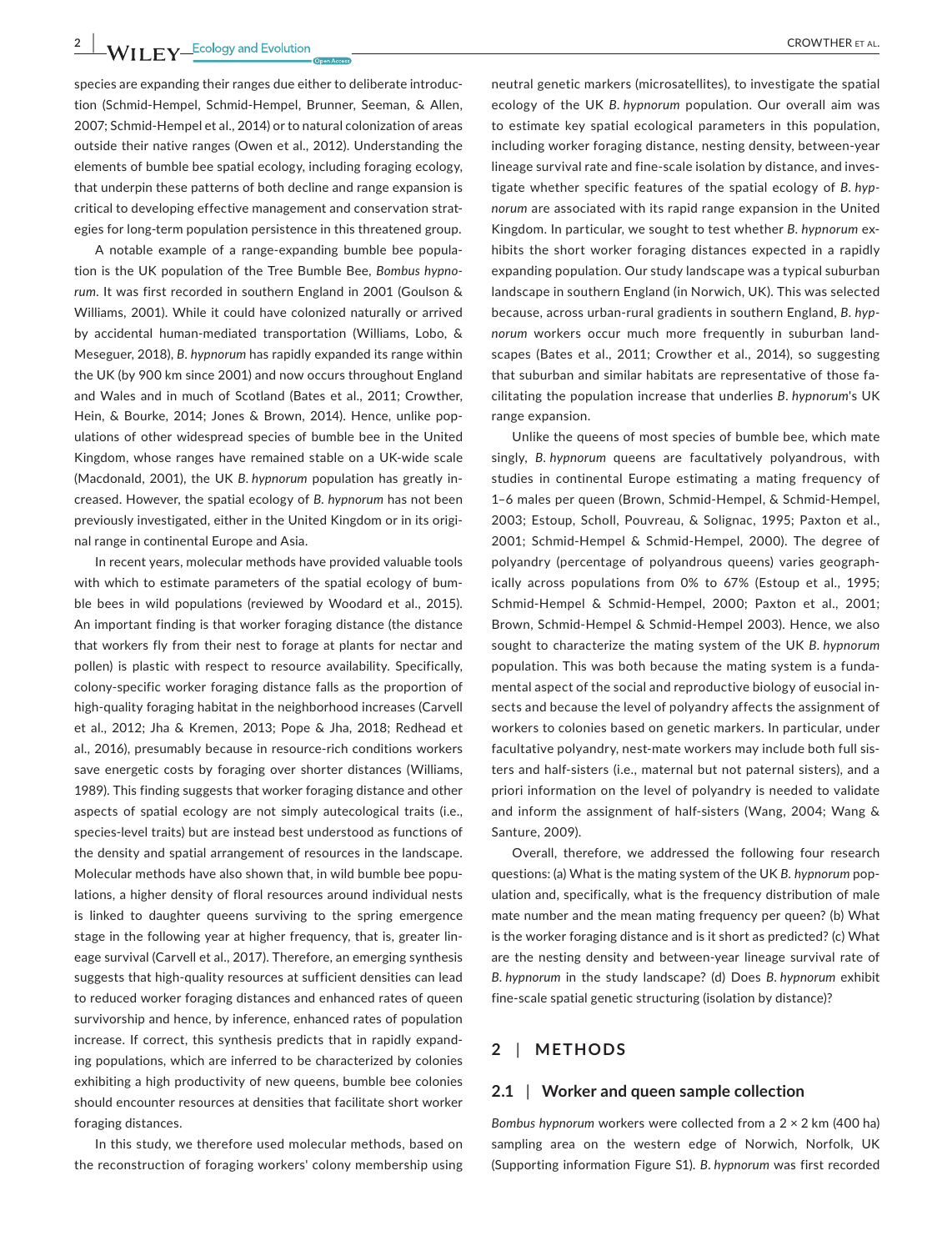in the  $10 \times 10$  km grid square enclosing the sampling area in 2008 (Bees Wasps & Ants Recording Society, 2016). The sampling area comprised a mix of suburban residential areas, parks, woodland, semi-natural areas and university campus that are typical of lowland, non‐agricultural habitat within the United Kingdom. Workers were sampled in two successive summers in the periods 15 May 2014 – 16 June 2014 and 28 May 2015 – 1 July 2015. Within a given year, these dates straddle the peak of observed worker abundance for *B. hypnorum* for the locality (Crowther et al., 2014). To distribute sampling evenly, the area was split into 16 equal 500 × 500 m (25 ha) divisions, hereafter "sampling squares" (Supporting information Figure S1). In each year, *B. hypnorum* workers were sampled by free‐ searching all the publicly accessible suitable habitat within every sampling square. A net was used to capture all encountered workers (while foraging at flowers or free‐flying) until either 40 workers had been caught from a given sampling square or three 2‐hr searches on separate days had been completed. Sampling took place during dry weather when air temperature was 15°C or higher, during the hours 1000–1700.

Tissue for DNA extraction was non‐lethally sampled by tempo‐ rarily restraining the worker and clipping the tarsal tip of a mid‐leg (Holehouse, Hammond, & Bourke, 2003). Each tarsal tip was then stored individually in 100% ethanol in a 1.5‐ml tube at ambient tem‐ perature until extraction. The exact sampling location of each specimen was recorded using a Garmin eTrex handheld GPS receiver, with an accuracy of approximately 4 m.

To characterize their mating system, whole *B. hypnorum* queens were collected from five sites. All sites were public parks selected for their high density of early‐season flowering plants and lay within 10 km of the worker sampling area (Supporting information Table S1). All queen sampling took place during the periods 1 March 2014 – 20 April 2014 and 3 March 2015 – 21 April 2015. Each site was searched freely for 2-4 hr, and all encountered queens were captured and killed by freezing at −20°C, after which they were kept frozen until dissection.

# **2.2** | **Sperm sample collection by spermathecal dissection**

Queens were dissected under a stereomicroscope at 40× magnifi‐ cation to isolate the spermatheca (Supporting information Text S1; Figure S2). The spermatheca was suspended in a small drop of dis‐ tilled water on a slide and manipulated with fine needles to separate the mass of stored sperm from any spermathecal (queen) tissue as completely as possible (Supporting information Figures S2c,d). To minimize contamination, tools and slides were cleaned with bleach between dissections. Dissections were carried out in batches of five, with a negative control in each batch prepared using the same tools, slides and water source to isolate a droplet of the distilled water. DNA extraction from the isolated sperm and from the negative control samples was performed immediately after dissection. Wing muscle was also dissected from each queen, to provide tissue to de‐ termine the queen's own genotype.

# **2.3** | **DNA extraction and genotyping**

DNA was extracted using a modified ammonium‐acetate ethanol precipitation (Richardson, Jury, Blaakmeer, Komdeur, & Burke, 2001) from worker (tarsal tip), queen (wing muscle) and sperm (isolated from spermathecae) samples. Tarsal tips were first frozen using liq‐ uid nitrogen for 2 min and crushed to a powder before digestion. To maximize DNA yield, the ethanol precipitation step included incuba‐ tion at −20°C for 3 hr. Extracted DNA was suspended in low‐T.E. buffer (10 mM Tris.HCL, 0.1 mM EDTA) and stored at −20°C.

Twenty‐four microsatellite primer pairs, previously character‐ ized from other *Bombus* species (Estoup et al., 1995; Reber Funk, Schmid‐Hempel, & Schmid‐Hempel, 2006; Stolle et al., 2009), were tested on DNA from 10 to 20 worker tarsal tips to ascertain whether they amplified polymorphic loci in *B. hypnorum*. This test yielded 20 polymorphic microsatellite markers. The four remaining loci were monomorphic or failed to amplify and were excluded (Supporting information Table S2). For PCR, the 20 selected polymorphic loci were divided into three multiplexes (Supporting information Table S3), designed using Multiplex Manager v1.2 (Hollely & Geerts, 2008). The minimum distance between same‐dye markers was 14 base pairs and the complementarity threshold was set to 7 base pairs (Supporting information Table S3). PCR was carried out in 2 μl reac‐ tion volumes. Up to 15 ng of sample DNA was added to each reac‐ tion well, where extraction yields permitted. As expected, the DNA yields of extractions from sperm were considerably lower than those from worker and queen tissue. For sperm samples, one‐eighth of the total extraction yield was used as a template for each of the three multiplex PCRs. The DNA was dried at 50°C prior to the addition of aqueous reagents. Each reaction contained 1 μl of Qiagen Multiplex Master Mix (Qiagen, Manchester, UK) and 1 μl of primer mix with primer pairs at 0.08–0.50 M concentrations for queen and worker samples (Supporting information Table S3). All reagent volumes were doubled for PCRs using template DNA from sperm samples, as sample DNA concentrations were lower. Each reaction volume was covered with a droplet (ca. 10 μl) of mineral oil to prevent evaporation. In addition to the dissection controls described above, each plate included (a) a negative control for the reaction, consisting of all the reagents and primers but no template DNA, and (b) two posi‐ tive controls using DNA from *B. hypnorum* queens whose multi‐locus genotype had been ascertained using multiple single‐locus PCRs.

For queen and worker samples, amplification conditions com‐ prised the following: an activation step for 15 min at 95°C; 30 cycles of 30 s at 94°C, annealing for 90 s at 50°C and 1 min at 72°C; with a final extension of 5 min at 72°C. In order to increase peak height, the number of cycles was increased to 45 for sperm samples, but PCR conditions were otherwise identical.

PCR products were visualized using a 48‐well capillary ABI 3730 DNA analyser and a ROX‐500 internal size standard (Applied Biosystems). Fragments were sized using GeneMapper 4.0 soft‐ ware (Applied Biosystems, Paisley, UK). Alleles were only accepted when confirmed in two or more individuals. Extracted DNA from 80–120 workers (i.e., 12%–19% of samples) were re‐genotyped for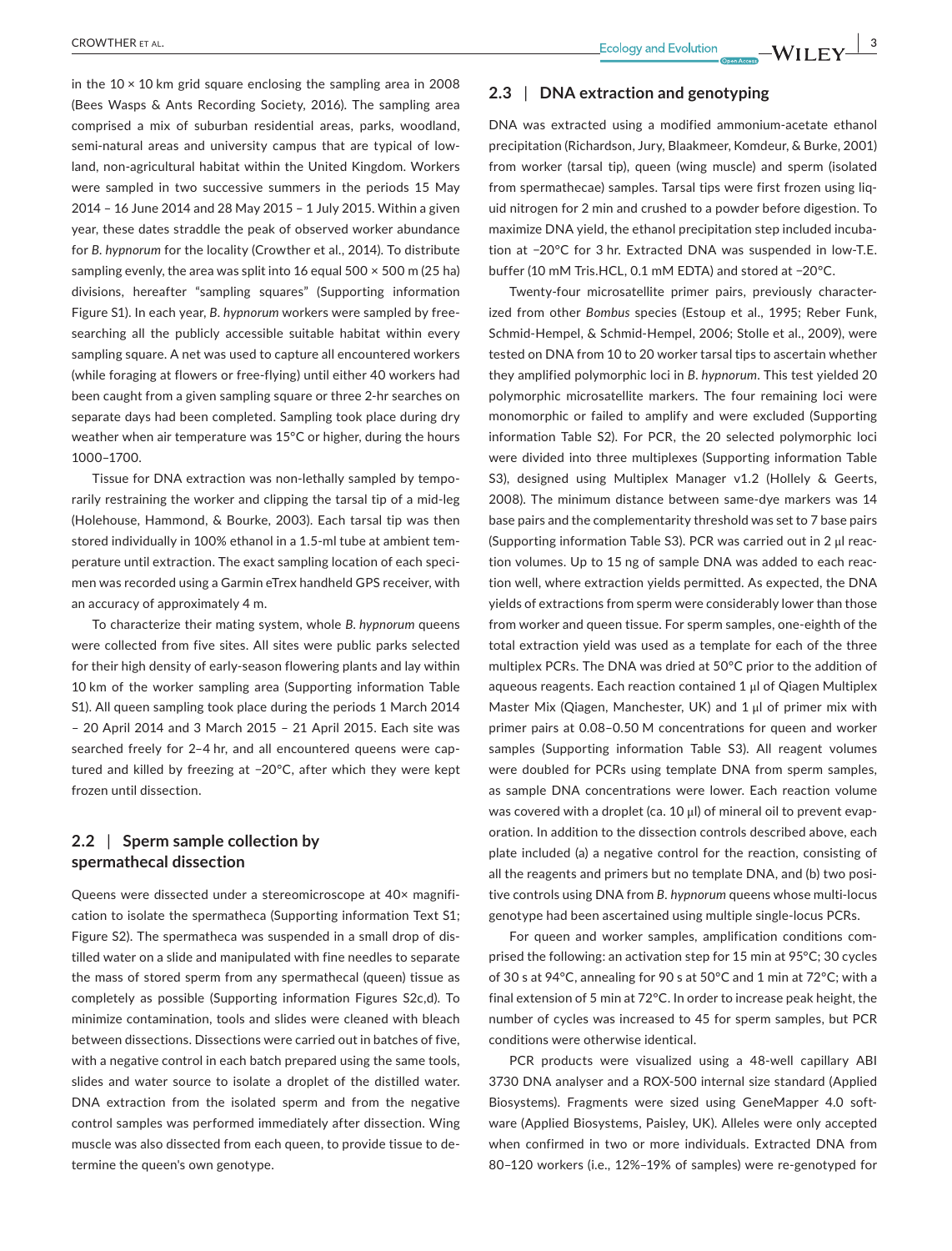each of the three multiplexes, repeating the PCR and analysis steps for 1,880 locus-level genotypes, covering all loci. These data were used to calculate locus‐specific allelic mistyping rates. The per‐locus mean (range) allelic mistyping rate was found to be 2.26% (0.91%– 3.17%). No negative controls contained peaks that corresponded to any amplified alleles. Four workers that had peaks corresponding to three alleles at one or more loci were excluded from further analy‐ ses, as it was not possible to determine whether they were triploid or whether original samples were contaminated. In total, 44 queens and their corresponding sperm samples and 645 workers (375 from 2014 and 270 from 2015) were sampled and genotyped.

# **2.4** | **Analysis of Hardy–Weinberg equilibrium, null allele frequencies and linkage disequilibrium**

The genotypes of all worker samples were tested for deviations from Hardy–Weinberg equilibrium (HWE) within both years, cor‐ rected for multiple comparisons, using the R package "adegenet" (Jombart, 2008). Years were treated as separate subpopulations because, due to the recent colonization of the sampling area and surrounding area, it is possible that the local population was structured temporally. These analyses used all workers, some of which would have been full or half‐sisters. This should not have introduced bias (as offspring genotypes represent a random sample of parental genotypes) but would instead have made the test more conservative by inflating degrees of freedom. The frequencies of null alleles for all loci were estimated using the program Cervus 3.0 (Kalinowski, Taper, & Marshall, 2007). Pairwise tests for linkage across all com‐ binations of the twenty loci were implemented using functions from the R package "pegas" (Paradis, 2008). To meet the assumptions of the analysis, loci were excluded from the colony assignment (below) if they exhibited one or more of: (a) significant deviation from HWE in both years after correction for multiple comparisons; (b) null allele frequencies in excess of 0.1; or (c) significant linkage with another, more informative locus, after correction for multiple comparisons. All data handling and statistical analysis were executed in R version 3.1.2 unless otherwise stated (R Development Core Team 2011).

### **2.5** | **Mating frequency of queens**

We estimated the number of males that contributed to each sperm sample within each mated queen by comparing the genotypes in the sperm sample to the previously identified genotype of the queen from which the spermatheca was dissected. Males were assumed haploid because, although diploid males may occur in UK *B. hypnorum* populations (Jones & Brown, 2014), male diploidy in *Bombus* ap‐ pears associated with sterility (Duchateau & Mariën, 1995). Although care was taken during the spermathecal dissections to separate the sperm from queen tissue, contamination of the sperm samples with queen tissue cannot be excluded. Therefore, if the sperm sample genotype contained any allele shared with the corresponding queen (hereafter, a "shared allele"), we assessed whether the allele was more likely to have originated from the sperm or the queen. For this

purpose, we made two assumptions. First, if a shared allele arose from queen contamination, then both the queen's alleles for that locus (assuming the queen was a heterozygote) should have ampli‐ fied and been present in the sperm sample genotype. Therefore, a shared allele that was not accompanied in the sperm genotype by an allele identical to a heterozygote queen's other allele at that locus was deemed to be a true male allele. Second, we assumed that queen contamination, if present, would result in a higher frequency of shared alleles than would be expected by chance, given random mating. This assumption was applied using our independent data re‐ garding the queen genotypes (from genotyping the queen wing mus‐ cle samples) and the population allele frequencies (from genotyping the worker tarsal tip samples). We used these data in a simulation to identify which sperm samples were likely to be have been contaminated. These were considered to be samples in which the alleles of the corresponding queen appeared at a rate across loci higher than would be expected by chance, assuming that her mate(s) shared the same allele(s).

To perform the simulation (Simulation 1), we calculated, for every locus of every queen, assuming double mating (the common‐ est mating frequency of polyandrous *B. hypnorum* queens [Estoup et al., 1995; Schmid‐Hempel & Schmid‐Hempel, 2000; Paxton et al., 2001]), the probability that her alleles at that locus would match (i.e.. be the same as) the combined alleles of her two mates at that locus. We ran 10,000 Bernoulli trials of each of these probabilities and, within queens across loci, counted the number of matches. For each queen, the mean number of matching loci across the 10,000 repli‐ cates is hereafter referred to as the "expected number of matches" and, when divided by the number of loci for that queen, gives the "expected rate of matching." The mean and variance across queens of the expected rate of matching were then used to calculate a criti‐ cal value equal to the mean plus two standard deviations. Any sperm sample that matched its corresponding queen sample's genotype at a proportion of loci larger than the critical value was assumed to be contaminated, because matching the queen's genotype at such a high rate would be unlikely due to chance (assuming the normal distribution,  $p = 0.0228$  when  $z = 2$ ).

For each queen, we then estimated the minimum number of males with which she had mated as the greatest number of alleles per locus from her corresponding sperm sample that (a) were not attributable to the queen (i.e., that had not been identified as repre‐ senting contamination as described above) and (b) were supported across two or more loci. Confirmation at two or more loci was re‐ quired to limit the potential effect of any genotyping errors in the sperm samples as it was not possible to estimate error rates with these samples due to the limited DNA yields. These estimates, aver‐ aged across all 44 queens, provided a conservative estimate of the mean (per queen) mating frequency.

In order to estimate the uncertainty around this mean, a further simulation was then constructed (Simulation 2). For this, sampled queen genotypes were combined with simulated male genotypes, randomly generated using the population allele frequencies of the workers. The simulated "true" number of matings was allowed to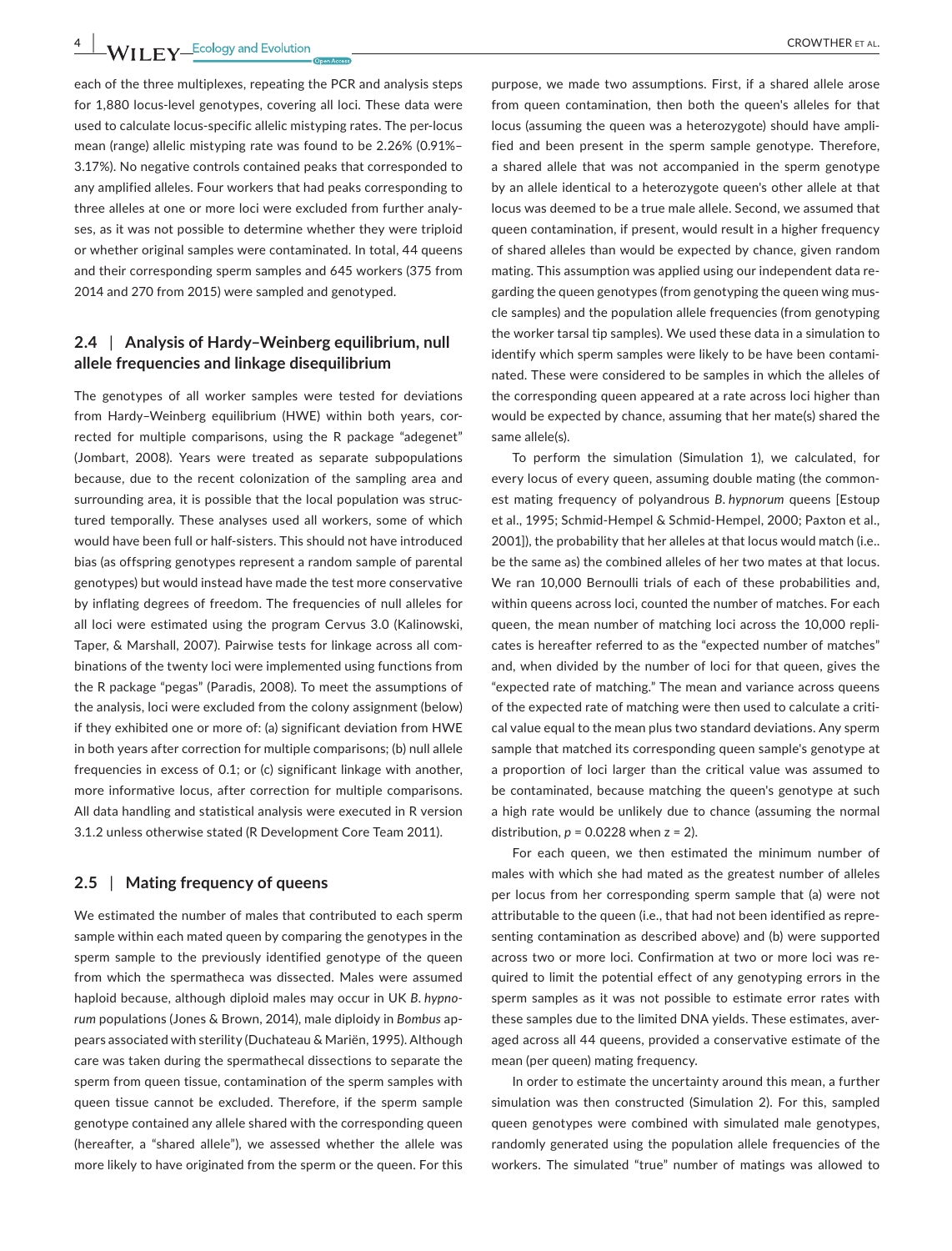vary from 1 to 9. Each queen genotype was then paired with 10,000 replicates of simulated sperm genotypes based on each "true" num‐ ber of males. The number of male mates of each queen was then counted using a procedure identical to the one described earlier for actual sperm samples. This allowed us to estimate the probability of counting an observed number of males in the sperm samples given the simulated "true" number. These probabilities allowed us to infer the range of actual mating frequencies that could have led to the observed pattern of mating frequencies.

### **2.6** | **Colony assignment of workers and queens**

The program COLONY v2 (Jones & Wang, 2010) was used to assign sampled workers to colonies on the basis of being full or half-sisters (i.e., maternal but not paternal sisters). Following Dreier et al. (2014), the inclusion probability was set at ≥0.8. *Bombus* species exhibit an annual colony cycle, so workers sampled in one year cannot be full or half‐sisters of workers sampled the following year (even if there is bivoltinism, i.e., two colony cycles per year). Hence, workers were only assigned with workers sampled in the same year. The male mat‐ ing system was specified as monogamous, again following Dreier et al. (2014), and the female mating system was specified as polygamous. As COLONY v2 does not allow female mating frequency to be specified directly, it was specified indirectly by setting prior val‐ ues on the relative sizes of maternal and paternal sisterhoods. For a population with female mating frequency *m*, for every *n* offspring who share the same father, on average *mn* offspring will share the same mother. Under the assumption that matrilines and patrilines are sampled independently at rates based on their frequency in the population, our sample should therefore contain *mn* maternal sisters for every *n* paternal sisters. To estimate *n*, workers were initially as‐ signed to colonies without using a priori information on the queen mating frequency, and, based on these assignments, the average size of a full sisterhood was then calculated. The size of full sisterhoods was taken to be reliably estimated by this procedure, as, under haplodiploidy, full sisters will always share a single paternal allele and have one of only two maternal alleles. Consequently, full sisters should be assigned with high accuracy compared to half‐sisters. This estimate of *n*, along with the value of *m* estimated above, were used within COLONY v2 to set priors of weight 0.25 on the expected size of sampled maternal (*mn*) and paternal (*n*) sisterhoods. This proce‐ dure followed recommendations within COLONY v2 for when the level of confidence in a priori knowledge of the mating frequency is relatively low (Jones & Wang, 2010). With respect to workers that were assigned to families with multiple patrilines, a maximum number of patrilines per colony was set using the range of individual mating frequencies returned by Simulation 2 (above). Reconstructed colonies were only accepted if they contained fewer than the maximum number of patrilines. As an additional test of the robustness of the colony reconstructions, we tested whether, across the worker sample as a whole, the pairwise distance between the sampling locations of reconstructed full sisters was significantly different from that of reconstructed half‐sisters. If half‐sisters were reconstructed

with appreciably greater error, then this distance should have been greater for half‐sisters than for full sisters, because reconstructed half-sisters would then have included more workers that were not in fact from the same colony.

Lastly, to determine whether any of the 44 collected queens were full or half-sisters, a COLONY v2 analysis identical to the one used to assign workers to colonies was performed on the queens' genotypes at the same loci as those used in the worker analysis.

# **2.7** | **Colony‐specific worker foraging distance**

To estimate colony‐specific worker foraging distance, we first esti‐ mated the most likely nest location of each reconstructed colony. This was done by calculating the mean centre of the GPS‐deter‐ mined locations at which all workers assigned to a given colony were sampled. All colonies represented by two or more workers with sampling locations separated by more than 4 m (i.e., the precision of the GPS receiver) were used in this analysis, although this resulted in no further exclusions of accepted colonies. The mean‐centre approach followed that of Redhead et al. (2016) except that predicted colony locations were not "snapped" to nearby land cover types suitable for nesting. Since *B. hypnorum* frequently nests in above‐ground cavities, including in buildings (Benton, 2006), all of the study area was considered suitable *B. hypnorum* nesting habitat. The Euclidean distance between the location of each sampled worker and its esti‐ mated nest location was then calculated. The colony‐specific worker foraging distance was estimated as the mean of these distances for all workers assigned to a given colony. To investigate whether the size of the sampling area may have biased estimates of worker foraging distance the distribution of pairwise distances between full and half-sisters was compared to that of unrelated workers.

### **2.8** | **Nesting density and lineage survival**

Estimating nest density from colony assignments based on genetic markers requires an estimate of the number of nests not represented in the sample (Chapman, Wang, & Bourke, 2003; Darvill, Knight, & Goulson, 2004; Knight et al., 2009; Wood, Holland, Hughes, & Goulson, 2015). To match the nature of our sampling (relatively in‐ tensive sampling in continuous space), we took an approach to de‐ riving this estimate that differed from those of previous studies in which workers were sampled from spatially independent habitat patches (Chapman et al., 2003; Darvill et al., 2004; Knight et al., 2009; Wood, et al., 2015). In our approach, we used an "Abundance Coverage Estimator" (ACE) originally devised to quantify species richness (Chiu, Wang, Walther, & Chao, 2014) to estimate the num‐ ber of unsampled colonies using resampling (Supporting information Text S2). This approach is justified because estimating total species richness and colony numbers are statistically directly analogous. Moreover, the ACE was specifically devised for estimating richness in communities of species that vary in abundance and hence detectability, and gives a conservative estimate of total species number (Chiu et al., 2014). With this approach, estimates of the total number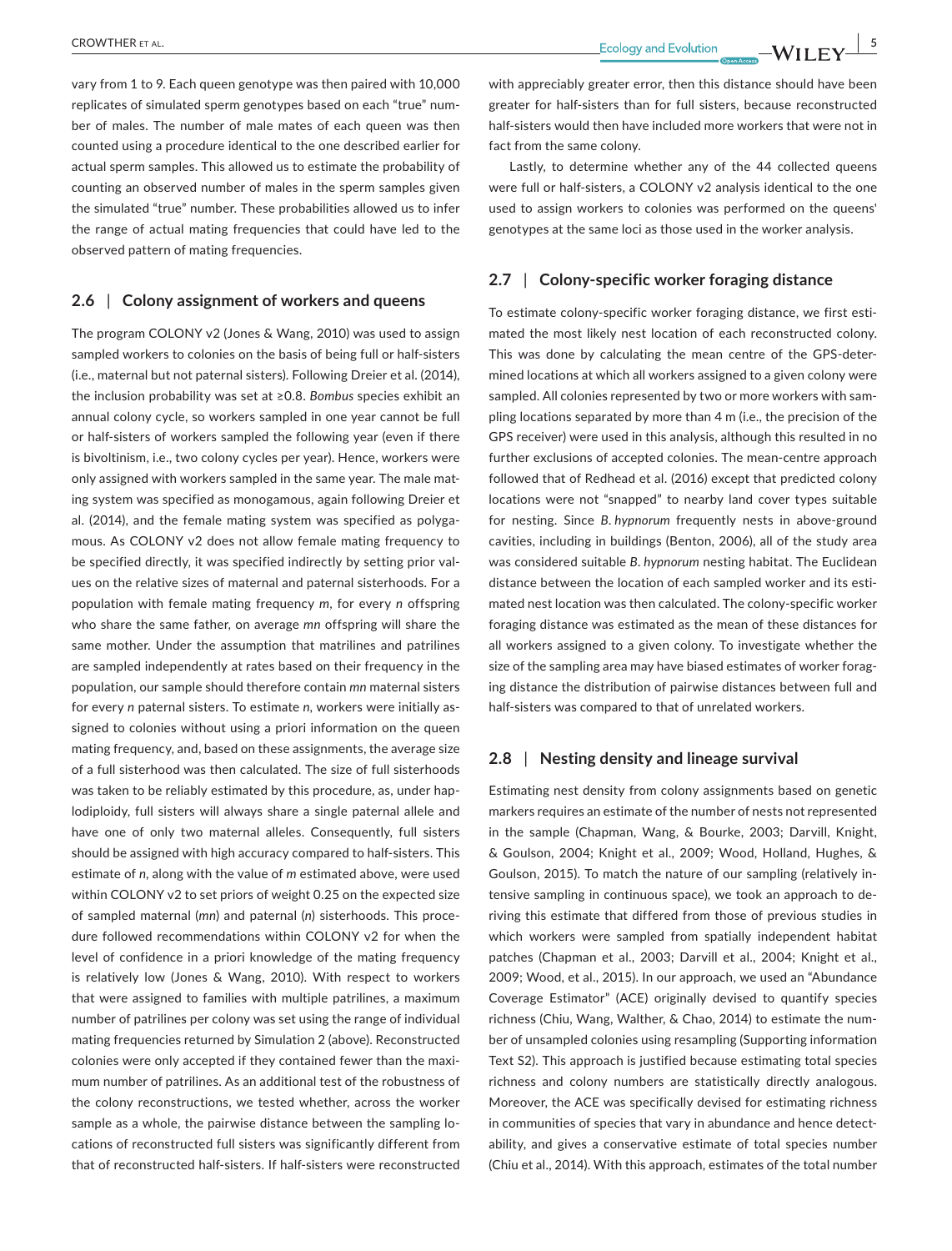

**FIGURE 1** The frequency distribution of the minimum number of male mates (mating frequency) of 44 *Bombus hypnorum* queens, estimated from the maximum number of non‐queen microsatellite alleles, supported by more than one locus, present in sperm samples dissected from the queens' spermathecae

of colonies, incorporating unsampled colonies, were produced using the R package "vegan" (Oksanen et al., 2014). For calculating nesting density, the estimated total number of colonies was then divided by the area of sampling, plus the area of the buffer around its periphery defined by the mean worker foraging distance.

To estimate the lineage survival rate between the two study years (Carvell et al., 2017), we used COLONY v2 to reconstruct the genotypes of the mothers of the workers sampled in 2015. We fil‐ tered these genotypes to include only loci where the genotype was known with a probability ≥0.8, yielding a set of "inferred queen gen‐ otypes." A further colony assignment in COLONY v2 using identi‐ cal settings, including priors for queen mating frequency, but with the inferred 2015 queen genotypes and the genotypes of the 2014 workers, was then used to test whether the queens that founded the colonies sampled in 2015 were full or half‐sisters of the workers sampled in 2014. The assignment of one of these queens as a sister of a colony of 2014 workers with a probability ≥0.8 was taken to indicate that both belonged to a lineage surviving across years, that is, that a daughter queen produced by the 2014 colony had founded the 2015 colony. Lineage survival rate was then estimated as the fraction of 2014 colonies that contributed to a colony lineage surviving until 2015.

# **2.9** | **Isolation by distance**

Following Dreier et al. (2014), we used the inferred queen genotypes described above to investigate the fine‐scale spatial genetic struc‐ turing of *B. hypnorum* nests within the study area. First, based on the inferred queen genotypes, we estimated pairwise relatedness between all inferred colony queens with COANCESTRY (Wang, 2011). Second, using the reconstructed positions of the nests of the inferred queens, we used a linear model to test whether relatedness of these queens covaried with the geographic distance between their nests (isolation by distance).

# **3** | **RESULTS**

# **3.1** | **Hardy–Weinberg equilibrium, null allele frequencies and linkage disequilibrium**

After correction for multiple comparisons, three of the 20 poly‐ morphic loci significantly deviated from HWE across both 2014 and 2015 worker samples. A further four loci significantly deviated from HWE across 2015 worker samples only (Supporting information Table S4). In addition, six of the 20 loci returned estimated null al‐ lele frequencies greater than 0.1. Of these, three were the same loci that deviated from HWE in both years and so these six loci were not used for colony assignment (Supporting information Table S4). No pairwise combination of loci showed significant evidence for link‐ age disequilibrium after correction for multiple comparisons (400 pairwise comparisons, corrected alpha value = 0.000125, minimum *p* value = 0.007). These results led to 14 of the 20 loci being retained for further analyses (Supporting information Table S4) and, for these loci, 645 workers were successfully genotyped at a median of 11 (interquartile range, 10–14) loci per worker.

# **3.2** | **Mating frequency of queens**

None of the 44 collected queens were assigned as full sisters with a probability of greater than 0.8 (range, 0.001–0.731), and only two collected queens were assigned as likely half‐sisters (probability, 0.832). Therefore, the estimates of mating frequency were con‐ ducted using queen genotypes that were largely independent of one another.

For the estimation of queen mating frequency alone, all 20 poly‐ morphic loci were used. This was because, in this analysis, all infer‐ ence depended on simulated haploid males and so would not have been affected by deviation from HWE. In addition, the presence of null alleles is likely to have had only a small effect on our estimates of the mating frequency of each queen, as these estimates were based on multiple loci, the majority of which had very low estimated fre‐ quencies of null alleles (Supporting information Table S4). On this basis, multi‐locus genotypes were obtained for all of the 44 sperm samples, at a median (range) of 17 (6-19) loci (Supporting information Figure S3). None of the dissection or reaction negative controls contained any allelic peaks.

The results of Simulation 1 showed that, across the sampled queens, the mean expected number of loci at which a queen geno‐ type would be matched by a combination of two random male mates by chance was 6.03. This gave a locus‐level expected rate of match‐ ing of 0.369 (standard deviation, 0.075), which in turn gave a critical value of 0.520. This meant that, if a queen's alleles were found in the genotype of the sperm taken from her spermatheca at more than 52% of the loci, then it is unlikely that they were genuinely shared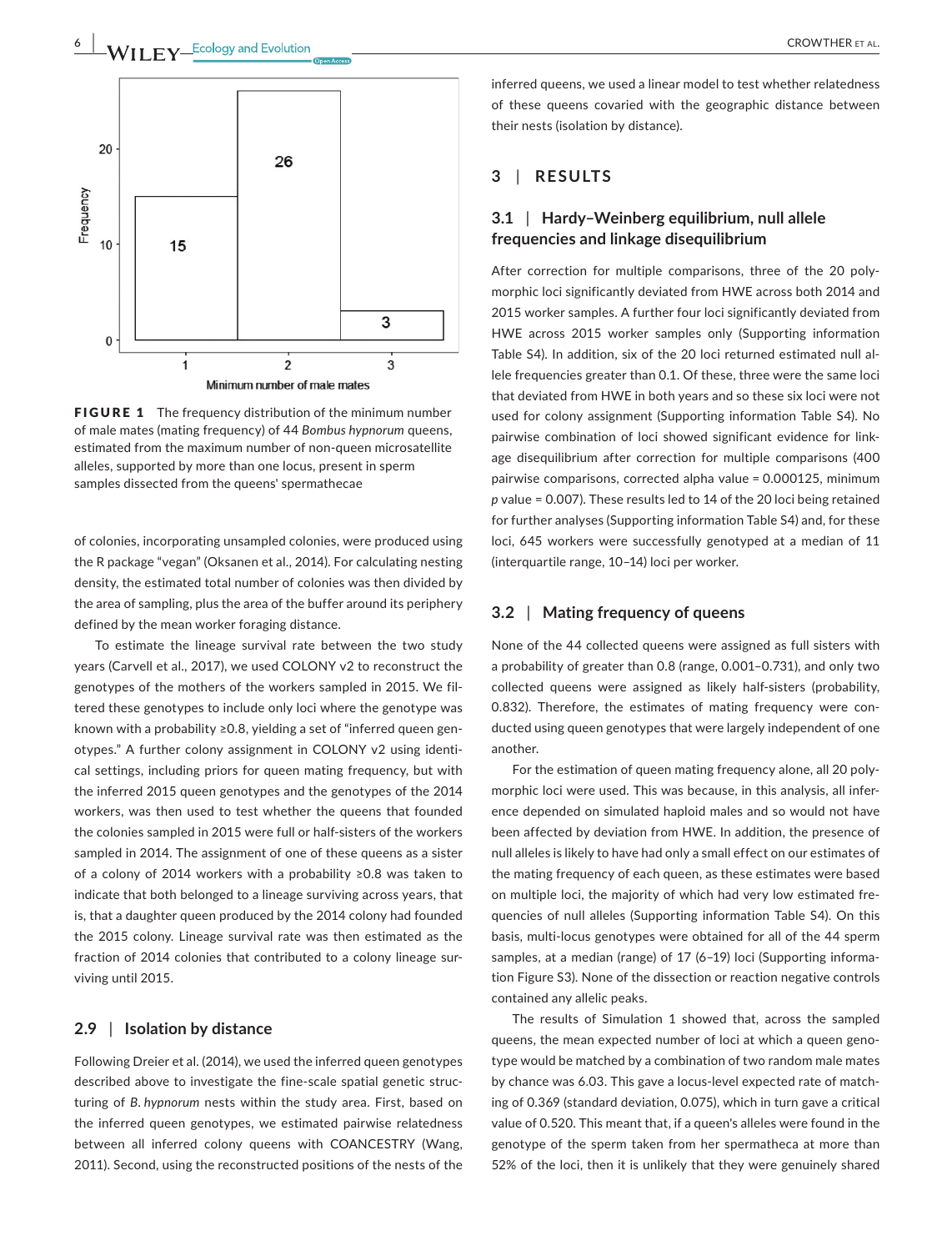**CROWTHER** ET AL. *CROWTHER ET AL. PHONE CROWTHER ET AL.* **<b>***PHONE CODE CODE CODE CODE CODE CODE CODE CODE CODE CODE CODE CODE CODE CODE CODE CODE*

and it is more likely they arose from contamination (Supporting information Figure S4a). For all but one of the sperm samples, the observed rate of matching was above the critical value (Supporting information Figure S4b). Therefore, it was assumed that all of the sperm samples may have been contaminated with their corresponding queen's DNA. Hence, where both of the queen's alleles were present at a locus in the sperm sample, they were inferred to be contaminants.

Counting only those alleles in the sperm genotypes that were not inferred to be contaminants for each queen indicated that of 44 queens, 34% (15/44) queens were singly mated and 66% (29/44) were mated twice or three times, with a mean (range) min‐ imum mating frequency of 1.7 (1–3) (Figure 1). This is a conserva‐ tive estimate of the actual mean mating frequency as the power to count further males is dependent on both the queen's and the males' genotypes (see Discussion). The results of Simulation 2 indi‐ cated that, as an estimate of the frequency at which queens mate multiply (i.e. once vs. twice or more), our methodology is likely to be accurate. Only 1.2% of doubly mated queens were likely to be have been miscounted as singly mated. Triply- and quadruplymated queens were even less likely to have been miscounted as singly mated, with the estimated proportion of queens in which this would have occurred being 0.02% and 0.0002%, respectively (Supporting information Table S5). The method becomes less accurate and more likely to underestimate mating frequency as the true number of male mates rises. For example, the simulation shows that 22% of triply‐mated queens would be counted as only doubly mated. This meant that it was not possible to determine the true underlying frequency distribution of levels of queen mul‐ tiple mating. However, it was possible to estimate the maximum number of mates that a queen may have had in the sample of 44 queens as the largest number of simulated "true" males that were likely to have been miscounted as the maximum observed number

(i.e. 3). This indicates a maximum likely mating frequency of 5, since 6 true males would have been counted as 4, 5 or 6 observed males in 95% of cases (Supporting information Table S5).

# **3.3** | **Colony assignment**

Initial runs of the COLONY v2 analysis without using a priori infor‐ mation on the queen mating frequency produced an estimate of the average number of worker representatives of a patriline in the sam‐ ple of 1.44. This estimate of *n* and the estimate of queen mating frequency (*m* = 1.7) were used as prior values of the estimates of sampled sizes of maternal and paternal sibships (i.e., *mn* = 1.7 × 1.44 and *n* = 1.44, respectively) in the COLONY v2 analysis. In this anal‐ ysis, 528 of the 645 workers were assigned to 78 colonies with a probability greater than 0.8. Sixteen of these assigned colonies were rejected as they had more than five patrilines (range, 6–8), leaving 62 colonies (hereafter, "accepted colonies"), 34 of which were sam‐ pled in 2014 and 28 in 2015. The pairwise distances between the sampling locations of full sisters were not significantly different from those of half‐sisters (*t*‐test not assuming equal variances, *t* = −1.53, *df* = 11.97, *p* = 0.152), which suggests that unrelated workers had not been erroneously over‐assigned as half‐sisters to the reconstructed colonies. In total, 189 and 89 distinct colonies were sampled in 2014 and 2015, respectively, comprising the 62 accepted colonies, plus colonies represented by just one sampled worker.

# **3.4** | **Colony‐specific worker foraging distance**

The mean (range) colony‐specific worker foraging distance over the 62 accepted colonies was 103.6 m (13.5–460.6 m) (Figure 2). The maximum individual worker foraging distance was 601 m. Colony‐ specific worker foraging distances were not significantly different between years (2‐sample *t*‐test: *t* = −0.969, *df* = 56.1, *p* = 0.338). The



FIGURE 2 Foraging distances (m) of workers of *Bombus hypnorum* sampled in 2014 and 2015. Frequency distribution of (a) individual foraging distances of workers (*n* = 347 workers) and (b) estimated colony‐specific foraging distances averaged over all sampled workers in accepted colonies (*n* = 62 colonies containing 347 workers, each containing at least two workers). 34 colonies were sampled in 2014 and 28 in 2015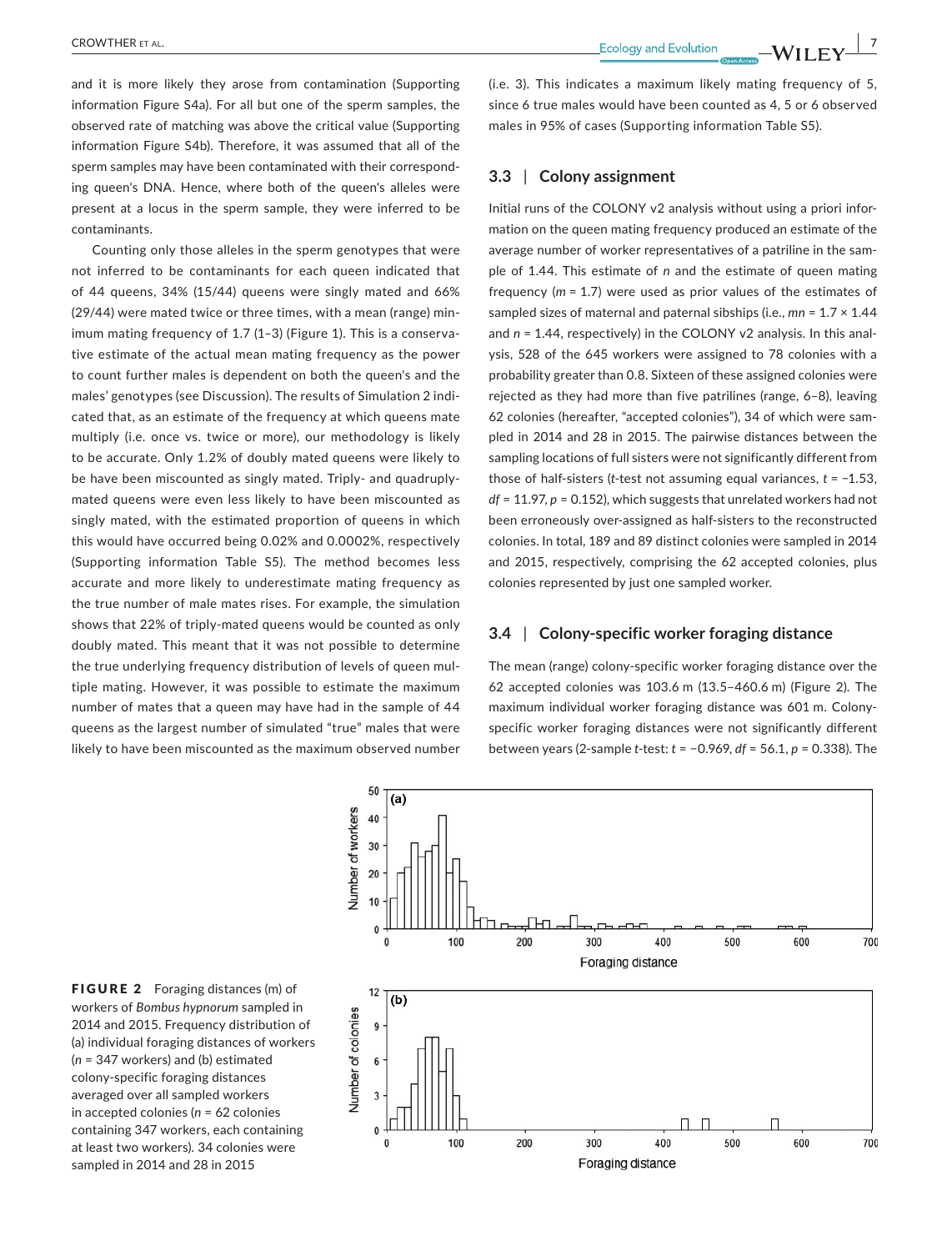TABLE 1 Estimates of the number and density of *Bombus hypnorum* colonies present in and around the 2 × 2 km sampling area by year of sampling. (a) Estimates of total colony numbers and overall densities. Colonies detected, number of different colonies workers were assigned to; Estimated number of colonies, detected colonies plus estimated number of undetected colonies using an "abundance coverage estimator" (Chiu et al., 2014), standard error in parentheses; Nesting density, colonies per hectare, standard error in parentheses, i.e. number of colonies divided by area of sampling area (400 ha) plus area of buffer within the mean colony‐specific worker foraging distance (103.6 m) of the periphery of the sampling area (86.25 ha); Sample completeness, proportion of estimated number of colonies that were sampled. (b) Number of colonies detected represented by differing numbers of workers. Singletons, number of colonies represented by one worker; Doubletons, number of colonies represented by two workers; Three or more, number of colonies represented by three or more workers; Maximum, largest number of workers representing a single colony

| Year | <b>Colonies detected</b> | <b>Estimated number of</b><br>colonies | Nesting density (SE), in colonies<br>$ha^{-1}$ | Sample completeness |
|------|--------------------------|----------------------------------------|------------------------------------------------|---------------------|
| (a)  |                          |                                        |                                                |                     |
| 2014 | 189                      | 1244.21 (20.07)                        | 2.56(0.05)                                     | 0.15                |
| 2015 | 91                       | 350.38 (10.86)                         | 0.72(0.03)                                     | 0.25                |
|      |                          |                                        |                                                |                     |
| Year | Singletons               | <b>Doubletons</b>                      | Three or more                                  | <b>Maximum</b>      |
| (b)  |                          |                                        |                                                |                     |
| 2014 | 158                      | $\overline{2}$                         | 29                                             | 14                  |

pairwise distances between unrelated workers covered the range of possible distances permitted by the sampling area, while those of full and half‐sisters did not, suggesting the estimates of colony‐specific worker foraging distance were not constrained by the sampling area extent (Supporting information Figure S5).

### **3.5** | **Nesting density and lineage survival**

From the ACE analysis, the total numbers of colonies present in the sampling area were estimated to be significantly higher in 2014 (1,244 colonies: 95% CI, 1,204–1,283) than in 2015 (350 colonies: 95% CI 329–372; Table 1). These values yielded estimated nesting densities of 2.56 and 0.72 colonies ha<sup>-1</sup> in 2014 and 2015, respectively (Table 1).

Fifteen of the 189 colonies sampled in 2014 had one or more of the 2015 mother queens assigned to them based on the inferred queen genotypes, which suggests a lineage survival rate of 0.07 (i.e. 15/189) between 2014 and 2015.

### **3.6** | **Isolation by distance**

The relationship between pairwise relatedness of the inferred col‐ ony queens and the geographical distance between the estimated positions of their nests was not significant ( $F_{1,1709}$  = 1.173, p = 0.279,  $R^2$  = 0.0007; Figure 3). Therefore, at the fine spatial scale studied, there was no evidence for genetic structuring resulting from isola‐ tion by distance.

# **4** | **DISCUSSION**

In this study, we used molecular methods to investigate the spatial ecology of an insect pollinator (*Bombus hypnorum*) that has recently



FIGURE 3 Relationship between pairwise relatedness of 62 *Bombus hypnorum* colony queens, whose genotypes were constructed from worker sibships, and distance between the estimated positions of their nests, on a  $log_{10}$  transformed scale, in a suburban 2 × 2 km study area in Norwich, UK. Black line, regression equation (*y* = [−1.63 × 10−2] + [3.94 × 10−6]*x*); gray ribbon, 95% confidence interval; dotted line, null hypothesis (*y =* 0). The slope is not significant (*F*1,1709 <sup>=</sup> 1.173, *<sup>p</sup>* <sup>=</sup> 0.279, *R*<sup>2</sup> <sup>=</sup> 0.0007)

undergone a rapid range expansion. Our results show that the mean colony‐specific worker foraging distance of *B. hypnorum* in a land‐ scape typical of those in the southern UK was 103.6 m. *B. hypnorum*  appears to nest at high densities that vary greatly from year to year, with estimated densities of 2.56 and 0.72 colonies per hectare in 2014 and 2015, respectively. The between‐year lineage survival rate was estimated to be 0.07 and there was no evidence of fine‐scale isolation by distance. Our results also suggest that 34% of *B. hypnorum* queens mated with just one male, that queens overall mated with a mean of 1.7 males and that individual queens may mate with up to five males.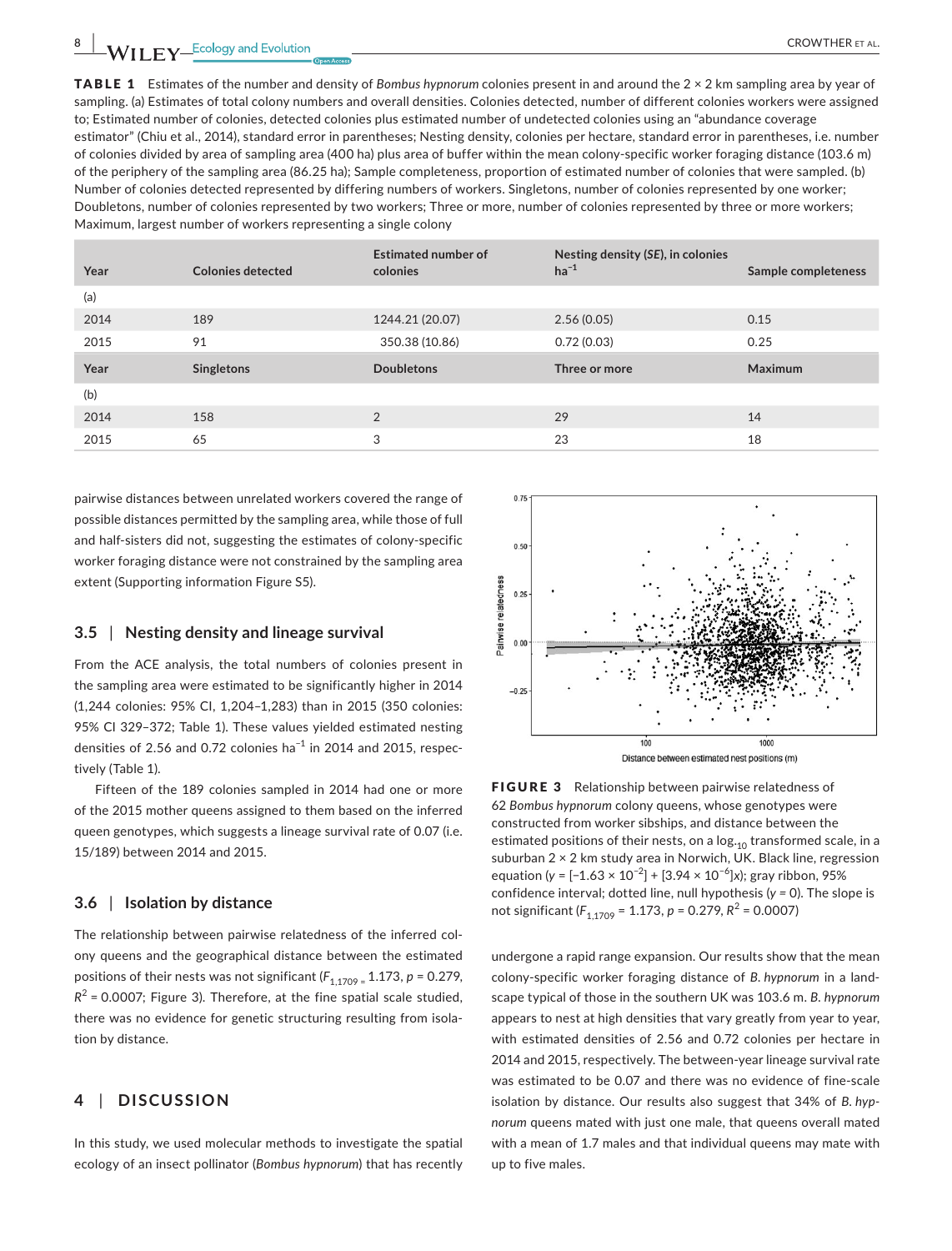Almost all previous studies quantifying worker foraging dis‐ tances within bumble bee populations have found them to be greater than our estimated value for *B. hypnorum* (103.6 m). For example, Redhead et al. (2016) used a worker sampling protocol very similar to the one in the current study to quantify the colony‐specific foraging distances of five UK bumble bee species (*B. hortorum, B. lapidarius, B. pascuorum, B. ruderatus* and *B. terrestris*) in a lowland agricultural landscape, and found the range of species means to be 272–551 m. A study of four North American alpine bumble bee species reported very short worker foraging distances of 25–110 m (Geib, Strange, & Galen, 2015). However, Geib et al. (2015) used four discrete sam‐ pling sites each 0.79 ha in area, with minimum separation of 255 m, a sampling design that may have led the reported worker foraging distances to be underestimates. In addition, it needs recognizing that nearly all estimated worker foraging distances in bumble bees, including the present one for *B. hypnorum*, come from studies of sin‐ gle populations, and combining different estimates for single species from different studies shows that worker foraging distance may vary considerably between populations and hence be locality‐specific (Charman, Sears, Green, & Bourke, 2010).

While the mean *B. hypnorum* worker foraging distance was found to be notably low, the maximum individual worker foraging distance of 601 m was similar to previous estimates in other species. For ex‐ ample, Darvill et al. (2004) estimated a maximum foraging distance in *B. terrestris* of 625 m and Knight et al. (2005) estimated maximum foraging distances in *B. pascuorum*, *B. pratorum*, *B. lapidarius* and *B. terrestris* of 449, 674, 450 and 758 m, respectively. These values, combined with the strong evidence that bumble bee foraging dis‐ tances are plastic (Carvell et al., 2012; Jha & Kremen, 2013; Pope & Jha, 2018; Redhead et al., 2016), suggest that, in the study popula‐ tion of *B. hypnorum*, a high density of foraging resources is driving the short-range foraging observed on average. However, the observation that some *B. hypnorum* workers in our study foraged over larger distances similar to those reported for other species indicates that the low mean foraging distance estimated in the present study is not an autecological characteristic. Rather, it indicates that, while capable of foraging at the longer distances reported for other spe‐ cies, *B. hypnorum* workers in the study population are able to forage more profitably by travelling shorter distances to forage patches. Hence, in the range‐expanding *B. hypnorum*, our results support the prediction of short worker foraging distances that stems from the emerging synthesis (see Introduction) by which bumble bee popu‐ lation dynamics are linked to the local density of foraging resources (Carvell et al., 2017; Dicks et al., 2015; Redhead et al., 2016). Note that this inference does not assume that the range of *B. hypnorum* is still expanding throughout the UK or that *B. hypnorum'*s range ex‐ pansion has been more rapid than others in *Bombus* species. Rather, it relies on the assumption that the demographic expansion required to underpin a range expansion implies ecological conditions rich in foraging resources for the focal species.

While our estimates of worker foraging distance could be subject to some biases, it is unlikely that these biases account entirely for the difference between our estimates and the higher estimates

 **CROWTHER** ET AL.  **All and SCROWTHER ET AL. CONDUCTER ET AL. 1999 CONDUCTER ET AL. 1999 CONDUCTER ET AL. 999 CONDUCTER ET AL. CONDUCTER PROPERTY** 

for other species' foraging distances. In addition, it is worth noting that our estimates of worker foraging distance did not differ signifi‐ cantly across years, despite the wide difference in numbers of sam‐ pled workers and estimated nesting density across years (Table 1). Nonetheless, a possible source of bias is over‐assignment of work‐ ers, as polyandry in the study *B. hypnorum* population could have led to workers being erroneously assigned to colonies more frequently than in other studies in which queens are monandrous. In particular, relatedness among half‐siblings (0.5) is lower than that of full siblings (0.75), making the colony assignments of half‐sisters less certain. However, this factor would have biased the estimation of worker foraging distance upwards, since a worker assigned to a colony in error is more likely to have been sampled further away from the estimated nest position than a worker that had actually originated from the colony. Regardless, since half-sisters were not sampled at significantly greater pairwise separation distances than full sisters, it is unlikely that overassignment had any effect on the estimates of worker foraging distance. Equally, underassignment of workers to colonies cannot be excluded, but again it is unlikely that this biased the estimates of worker foraging distance. This is because erroneous non‐assignment of a worker to its colony is likely to have occurred at random with respect to the worker's position in the distribution of worker foraging distances.

Our estimates of nesting density are notable as the estimate for 2014 is very high compared to estimates for other *Bombus* species (Chapman et al., 2003; Charman et al., 2010; Darvill et al., 2004; Knight et al., 2005) and there is large variation between the two sampled years. High nesting density could stem from the artificial cavities favoured by *B. hypnorum* for nesting being common within the suburban study landscape (Crowther et al., 2014). Large be‐ tween‐year variation in nesting density points to the possibility of large demographic fluctuations in *B. hypnorum* numbers at a local scale. Such fluctuations stemming partly from variation in annual weather conditions have been described in the annual eusocial wasp *Vespula vulgaris*, which, moreover, showed similar population dynam‐ ics in its native and introduced ranges (Lester, Haywood, Archer, & Shortall, 2017). Confirming such a phenomenon in *B. hypnorum*, or a significant role for stochasticity in its temporal population dynamics, would be a significant finding as most previous studies of *Bombus*  nesting density involved sampling in only one year. However, such confirmation would require further study across multiple popula‐ tions and years. Since the *Bombus* species in previous studies of nest density are monandrous and therefore less likely to be subject to underassignment of workers to colonies, it is also possible that the apparently far greater nest density of *B. hypnorum* is at least partly an artifact. This is because underassignment is more likely to pro‐ duce singletons, i.e. workers from colonies with only one sampled member, which represented 83.6% and 71.4% of colonies detected in 2014 and 2015, respectively (Table 1). This is likely to inflate the estimate of the number of unsampled colonies and hence of total colony number (Chapman et al., 2003; Chiu et al., 2014; Darvill et al., 2004; Knight et al., 2009; Wood et al., 2015). A related possibility is that previous studies that assumed monandry in the study species of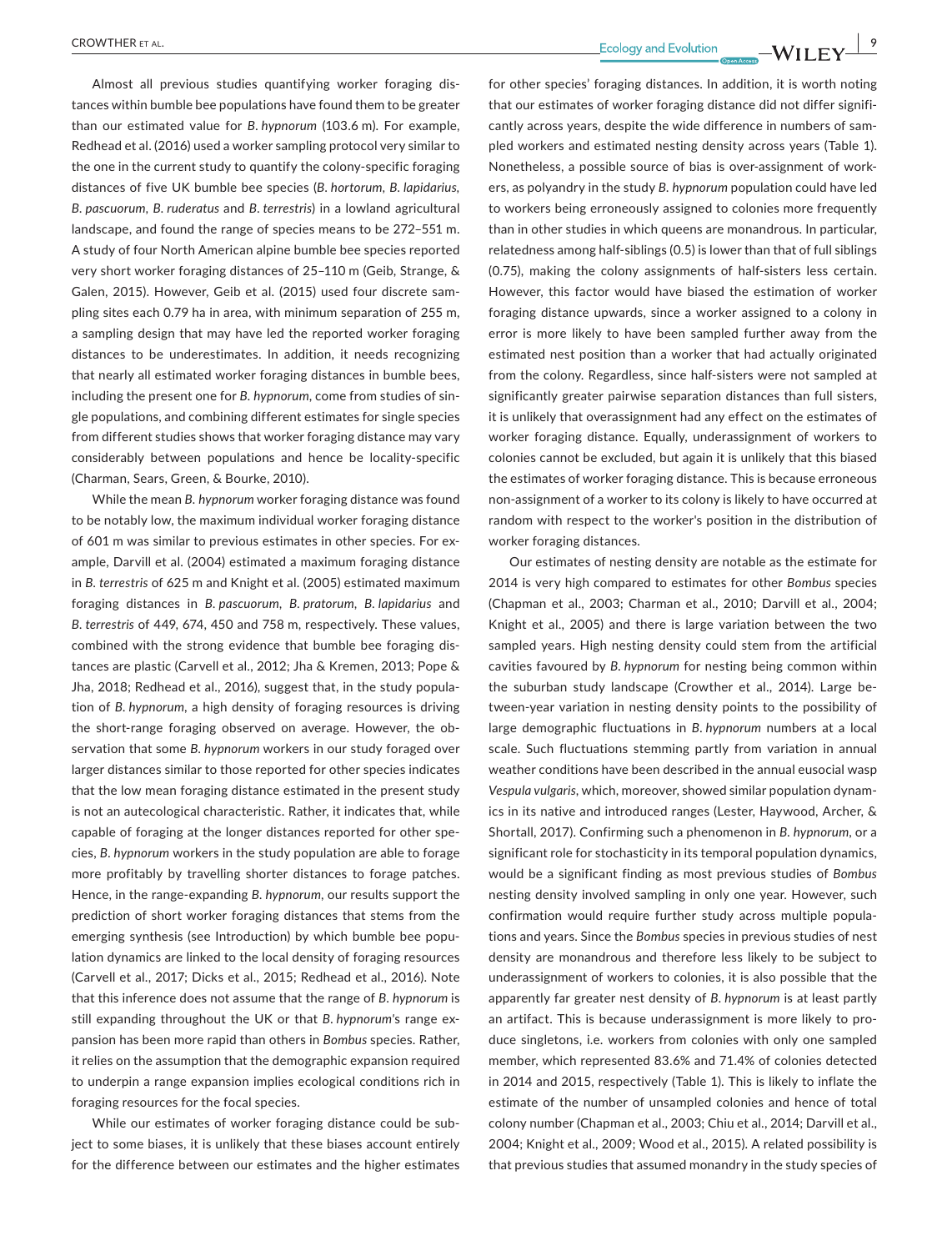*Bombus* have done so incorrectly, if in fact these species exhibit low frequencies of polyandry. Nonetheless, our evidence that *B. hypnorum* can attain very high nesting densities is consistent with its range expansion being associated with high population‐level productivity.

The estimated lineage survival rate between years in *B. hypnorum* (0.07) was low compared to the only other estimate of site‐level *Bombus* lineage survival, which was 0.24 (i.e. 0.41 × 0.59, using modelled apparent survival rates) across three established UK *Bombus* species from a site in southern England (Carvell et al., 2017). However, differences between the studies make it difficult to com‐ pare these rates. Since both studies exclude lineages of queens that left the study areas, the estimates of lineage survival would be most comparable across sites of similar sizes, yet the sampling area of the current study (400 ha) was smaller than that of Carvell et al. (2017), at 1,950 ha. Furthermore, Carvell et al. (2017), by using data from more colony cycle stages, were able to adjust their estimate for im‐ perfect rates of lineage recapture.

The finding that the *B. hypnorum* population exhibited no signif‐ icant genetic isolation by distance at the scale studied matches the findings of similar analyses of other *Bombus* species (Dreier et al., 2014). It suggests that, as in these other species, queens of *B. hypnorum* do not tend to found nests near their natal nest. A lack of genetic structure at this scale  $(2 \times 2 \text{ km})$  is consistent with gene flow and genetic mixing at larger scales, although determining whether isolation by distance is absent at larger scales in *B. hypnorum* would require data from multiple populations.

We found that *B. hypnorum* queens in the study population had higher levels of polyandry than *B. hypnorum* queens collected from continental Europe. Across studies from continental Europe with sample sizes of 10 or more queens, the mean queen mating frequency ranged from 1 to 1.5 (Brown, Schmid-Hempel, & Schmid-Hempel, 2003; Paxton et al., 2001; Schmid-Hempel & Schmid-Hempel, 2000). Combined, these studies and the present findings support the conclusion that the mating frequency of *B. hypnorum*  queens varies geographically (Brown et al., 2003). Polyandry might facilitate range expansion by increasing the effective population size at newly-colonized sites. This is because a given number of colonizing queens that are multiply mated will, on average, have more genetic variation represented in the stored sperm of their male mates than the same number of singly mated queens. Most *Bombus* spe‐ cies exhibit single queen mating (Schmid‐Hempel & Schmid‐Hempel, 2000). However, several North American species of the subgenus *Pyrobombus*, to which *B. hypnorum* belongs, have also been found to mate multiply. Specifically, queens of *B. bimaculatus*, *B. impatiens*, *B. mixtus* and *B. ternarius* were found to mate with up to 2, 3, 4 and 2 males, respectively (Payne, Laverty, & Lachance, 2003). Hence, mul‐ tiple mating at variable rates appears to be a feature of the subgenus *Pyrobombus* and, as yet, there is no evidence that the higher mating frequency of *B. hypnorum* in the UK either contributes to, or is a con‐ sequence of, the UK range expansion.

In conclusion, we have applied molecular methods to elucidate some basic ecological parameters for *B. hypnorum* population within its recently‐colonized UK range. This is the first time that all of these

parameters have been estimated for a rapidly range‐expanding *Bombus* species (Woodard et al., 2015). In addition, our findings sup‐ port the hypothesis that range expansion, population‐level produc‐ tivity and short worker foraging distances are associated with one another and, moreover, characteristic of the expanding UK *B. hypnorum* population.

#### **ACKNOWLEDGMENTS**

We thank Pierre Blacher, Eleanor Fairfield, Marjorie Labédan, Lewis Spurgin and John Redhead for advice and guidance on the meth‐ ods used in the study. We thank three anonymous reviewers for feedback which has helped to improve this manuscript. This work was supported by a studentship held by LC funded by a UK Natural Environment Research Council PhD studentship, in a CASE partner‐ ship with the Centre for Ecology & Hydrology, Wallingford, UK.

#### **AUTHOR CONTRIBUTIONS**

Andrew Bourke, Claire Carvell, Liam Crowther, David Richardson and David Wright designed the study. LC conducted the field and laboratory work. LC analyzed the data. LC wrote the manuscript. AB, CC, DR, and DW contributed comments and edits to manuscript drafts.

#### **DATA ACCESSIBILITY**

All of the data associated with this manuscript is archived on Figshare. [\(https://doi.org/10.6084/m9.figshare.7284803](https://doi.org/10.6084/m9.figshare.7284803)).

#### **ORCID**

*Liam P. Crowther* <https://orcid.org/0000-0002-3004-0359>

#### **REFERENCES**

- Bates, A. J., Sadler, J. P., Fairbrass, A. J., Falk, S. J., Hale, J. D., & Matthews, T. J. (2011). Changing bee and hoverfly pollinator assemblages along an urban‐rural gradient. *PLoS ONE*, *6*(8), e23459.
- Bees Wasps and Ants Recording Society. (2016). Bombus hypnorum mapping project. (S. P. M. Roberts, Ed.). http://www.bwars.com/ index.php?q=content/bombus‐hypnorum‐report‐2016.

Benton, T. (2006). *Bumblebees*. London: Collins.

- Brown, M. J. F., Schmid‐Hempel, R., & Schmid‐Hempel, P. (2003). Queen‐controlled sex ratios and worker reproduction in the bumble bee *Bombus hypnorum*, as revealed by micro‐ satellites. *Molecular Ecology*, *12*(6), 1599–1605. [https://doi.](https://doi.org/10.1046/j.1365-294X.2003.01840.x) [org/10.1046/j.1365-294X.2003.01840.x](https://doi.org/10.1046/j.1365-294X.2003.01840.x)
- Cameron, S. A., Lozier, J. D., Strange, J. P., Koch, J. B., Cordes, N., Solter, L. F., & Griswold, T. L. (2011). Patterns of widespread decline in North American bumble bees. *Proceedings of the National Academy of Sciences of the United States of America*, *108*(2), 662–667. [https://doi.](https://doi.org/10.1073/pnas.1014743108) [org/10.1073/pnas.1014743108](https://doi.org/10.1073/pnas.1014743108)
- Carvell, C., Jordan, W. C., Bourke, A. F. G., Pickles, R., Redhead, J. W., & Heard, M. S. (2012). Molecular and spatial analyses reveal links between colony‐specific foraging distance and landscape‐level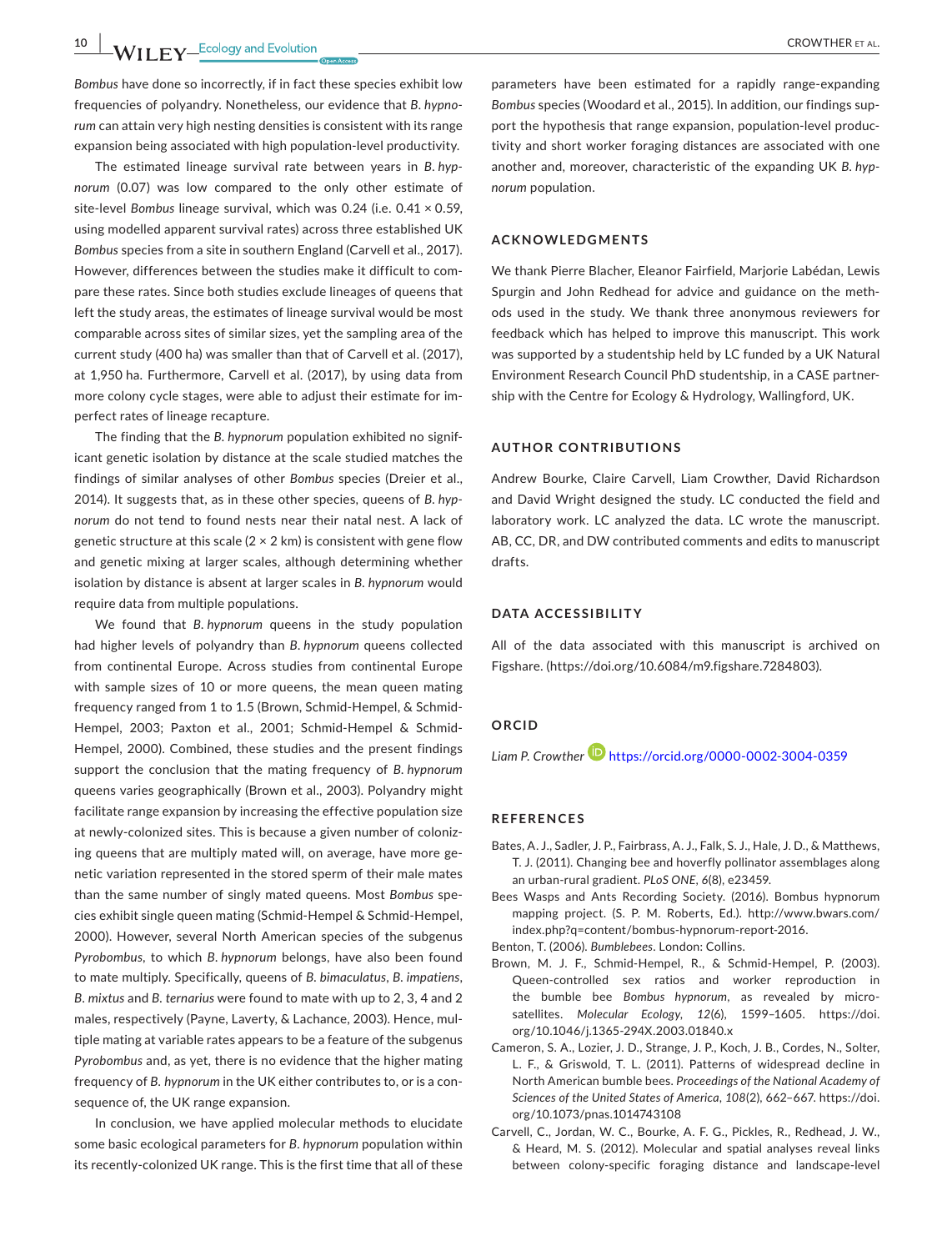resource availability in two bumblebee species. *Oikos*, *121*(5), 734– 742.<https://doi.org/10.1111/j.1600-0706.2011.19832.x>

- Carvell, C., Bourke, A. F. G., Dreier, S., Freeman, S. N., Hulmes, S., Jordan, W. C., … Heard, M. S. (2017). Bumblebee family lineage survival is enhanced in high‐quality landscapes. *Nature*, *543*(7646), 547–549.
- Chapman, R. E., Wang, J., & Bourke, A. F. G. (2003). Genetic analy‐ sis of spatial foraging patterns and resource sharing in bumble bee pollinators. *Molecular Ecology*, *12*(10), 2801–2808. [https://doi.](https://doi.org/10.1046/j.1365-294X.2003.01957.x) [org/10.1046/j.1365-294X.2003.01957.x](https://doi.org/10.1046/j.1365-294X.2003.01957.x)
- Charman, T. G., Sears, J., Green, R. E., & Bourke, A. F. G. (2010). Conservation genetics, foraging distance and nest density of the scarce Great Yellow Bumblebee (*Bombus distinguendus*). *Molecular Ecology*, *19*(13), 2661–2674.<https://doi.org/10.1111/j.1365-294X.2010.04697.x>
- Chiu, C.‐H., Wang, Y.‐T., Walther, B. A., & Chao, A. (2014). An improved nonparametric lower bound of species richness via a modified good– turing frequency formula. *Biometrics*, *70*(3), 671–682. [https://doi.](https://doi.org/10.1111/biom.12200) [org/10.1111/biom.12200](https://doi.org/10.1111/biom.12200)
- Crowther, L. P., Hein, P.‐L., & Bourke, A. F. G. (2014). Habitat and Forage Associations of a Naturally Colonising Insect Pollinator, the Tree Bumblebee *Bombus hypnorum*. *PLoS ONE*, *9*(9), e107568. [https://doi.](https://doi.org/10.1371/journal.pone.0107568) [org/10.1371/journal.pone.0107568](https://doi.org/10.1371/journal.pone.0107568)
- Darvill, B., Knight, M. E., & Goulson, D. (2004). Use of genetic markers to quantify bumblebee foraging range and nest density. *Oikos*, *107*(3), 471–478.<https://doi.org/10.1111/j.0030-1299.2004.13510.x>
- Dicks, L. V., Baude, M., Roberts, S. P. M., Phillips, J., Green, M., & Carvell, C. (2015). How much flower‐rich habitat is enough for wild pollina‐ tors? Answering a key policy question with incomplete knowledge. *Ecological Entomology*, *40*, 22–35.<https://doi.org/10.1111/een.12226>
- Dreier, S., Redhead, J. W., Warren, I. A., Bourke, A. F. G., Heard, M. S., Jordan, W. C., … Carvell, C. (2014). Fine‐scale spatial genetic structure of common and declining bumble bees across an agricul‐ tural landscape. *Molecular Ecology*, *23*(14), 3384–3395. [https://doi.](https://doi.org/10.1111/mec.12823) [org/10.1111/mec.12823](https://doi.org/10.1111/mec.12823)
- Duchateau, M. J., & Mariën, J. (1995). Sexual biology of haploid and dip‐ loid males in the bumble bee *Bombus terrestris*. *Insectes Sociaux*, *42*, 255–266. <https://doi.org/10.1007/BF01240420>
- Estoup, A., Scholl, A., Pouvreau, A., & Solignac, M. (1995). Monoandry and polyandry in bumble bees (Hymenoptera; Bombinae) as evi‐ denced by highly variable microsatellites. *Molecular Ecology*, *4*(1), 89–94. <https://doi.org/10.1111/j.1365-294X.1995.tb00195.x>
- Gallai, N., Salles, J.‐M., Settele, J., & Vaissière, B. E. (2009). Economic valuation of the vulnerability of world agriculture confronted with pollinator decline. *Ecological Economics*, *68*(3), 810–821. [https://doi.](https://doi.org/10.1016/j.ecolecon.2008.06.014) [org/10.1016/j.ecolecon.2008.06.014](https://doi.org/10.1016/j.ecolecon.2008.06.014)
- Garratt, M. P. D., Coston, D. J., Truslove, C. L., Lappage, M. G., Polce, C., Dean, R., … Potts, S. G. (2014). The identity of crop pollina‐ tors helps target conservation for improved ecosystem services. *Biological Conservation*, *169*, 128–135. [https://doi.org/10.1016/j.](https://doi.org/10.1016/j.biocon.2013.11.001) [biocon.2013.11.001](https://doi.org/10.1016/j.biocon.2013.11.001)
- Geib, J. C., Strange, J. P., & Galen, C. (2015). Bumble bee nest abundance, foraging distance, and host‐plant reproduction: Implications for man‐ agement and conservation. *Ecological Applications*, *25*(3), 768–778. <https://doi.org/10.1890/14-0151.1>
- Gill, R. J., Baldock, K. C. R., Brown, M. J. F., Cresswell, J. E., Dicks, L. V., Fountain, M. T., … Potts, S. G. (2016). Chapter Four – Protecting an ecosystem service: Approaches to understanding and mitigating threats to wild insect pollinators. *Advances in Ecological Research*, *54*, 135–206.
- Goulson, D., & Williams, P. (2001). *Bombus hypnorum* (Hymenoptera, apidae), a new British Bumblebee. *British Journal of Entomology and Natural History*, *14*, 129–131.
- Holehouse, K. A., Hammond, R. L., & Bourke, A. F. G. (2003). Non‐le‐ thal sampling of DNA from bumble bees for conservation genetics. *Insectes Sociaux*, *50*(3), 277–285. [https://doi.org/10.1007/](https://doi.org/10.1007/s00040-003-0672-6) [s00040-003-0672-6](https://doi.org/10.1007/s00040-003-0672-6)
- Hollely, C., & Geerts, P. (2008). Multiplex Manager v1.2. Institute for
- Applied Ecology, University of Canberra. Jha, S., & Kremen, C. (2013). Resource diversity and landscape‐level homogeneity drive native bee foraging. *Proceedings of the National Academy of Sciences of the United States of America*, *110*(2), 555–558. <https://doi.org/10.1073/pnas.1208682110>
- Jombart, T. (2008). adegenet: A R package for the multivariate analysis of genetic markers. *Bioinformatics*, *24*(11), 1403–1405.
- Jones, C. M., & Brown, M. J. F. (2014). Parasites and genetic diversity in an invasive bumblebee. *Journal of Animal Ecology*, *83*(6), 1428–1440. <https://doi.org/10.1111/1365-2656.12235>
- Jones, O. R., & Wang, J. (2010). COLONY: A program for parentage and sibship inference from multilocus genotype data. *Molecular Ecology Resources*, *10*(3), 551–555.<https://doi.org/10.1111/j.1755-0998.2009.02787.x>
- Kalinowski, S. T., Taper, M. L., & Marshall, T. C. (2007). Revising how the computer program CERVUS accommodates genotyping error increases success in paternity assignment. *Molecular Ecology*, *16*, 1099–1106. <https://doi.org/10.1111/j.1365-294x.2007.03089.x>
- Klein, A.‐M., Vaissiere, B. E., Cane, J. H., Steffan‐Dewenter, I., Cunningham, S. A., Kremen, C., & Tscharntke, T. (2007). Importance of pollinators in changing landscapes for world crops. *Proceedings of the Royal Society B: Biological Sciences*, *274*(1608), 303–313.
- Knight, M. E., Martin, A. P., Bishop, S., Osborne, J. L., Hale, R. J., Sanderson, R. A., & Goulson, D. (2005). An interspecific comparison of foraging range and nest density of four bumblebee (*Bombus*) species. *Molecular Ecology*, *14*(6), 1811–1820.<https://doi.org/10.1111/j.1365-294X.2005.02540.x>
- Knight, M. E., Osborne, J. L., Sanderson, R. A., Hale, R. J., Martin, A. P., & Goulson, D. (2009). Bumblebee nest density and the scale of avail‐ able forage in arable landscapes. *Insect Conservation and Diversity*, *2*(2), 116–124. <https://doi.org/10.1111/j.1752-4598.2009.00049.x>
- Lester, P. J., Haywood, J., Archer, M. E., & Shortall, C. R. (2017). The long‐ term population dynamics of common wasps in their native and in‐ vaded range. *Journal of Animal Ecology*, *86*(2), 337–347. [https://doi.](https://doi.org/10.1111/1365-2656.12622) [org/10.1111/1365-2656.12622](https://doi.org/10.1111/1365-2656.12622)
- Macdonald, M. (2001). The colonisation of northern Scotland by *Bombus terrestris* (L.) and *B. lapidarius* (L.) (Hym., Apidae), with comments on the possible role of climate change. *Entomologist's Monthly Magazine*, *137*, 1–13.
- Oksanen, J., Blanchet, F. G., Kindt, R., Legendre, P., Minchin, P. R., O'Hara, R. B., ... Wagner, H. (2014). *vegan: Community Ecology Package*. R package version 2.2-0. Retrieved from [http://CRAN.R-project.org/](http://CRAN.R-project.org/package=vegan) [package=vegan](http://CRAN.R-project.org/package=vegan)
- Ollerton, J., Winfree, R., & Tarrant, S. (2011). How many flowering plants are pollinated by animals? *Oikos*, *120*(3), 321–326. [https://doi.](https://doi.org/10.1111/j.1600-0706.2010.18644.x) [org/10.1111/j.1600-0706.2010.18644.x](https://doi.org/10.1111/j.1600-0706.2010.18644.x)
- Owen, R. E., Otterstatter, M. C., Cartar, R. V., Farmer, A., Colla, S. R., & O'Toole, N. (2012). Significant expansion of the distribution of the bumble bee *Bombus moderatus* (Hymenoptera: Apidae) in Alberta over 20 years. *Canadian Journal of Zoology*, *90*(1), 133–138.
- Paradis, E. (2008). pegas: An R package for population genetics with an integrated–modular approach. *Bioinformatics*, *26*, 419–420. [https://](https://doi.org/10.1093/bioinformatics/btp696) [doi.org/10.1093/bioinformatics/btp696](https://doi.org/10.1093/bioinformatics/btp696)
- Paxton, R. J., Thoren, P. A., Estoup, A., Tengo, J., Thorén, P. A., Estoup, A., & Tengö, J. (2001). Queen‐worker conflict over male production and the sex ratio in a facultatively polyan‐ drous bumblebee, *Bombus hypnorum*: The consequences of nest usurpation. *Molecular Ecology*, *10*(10), 2489–2498. [https://doi.](https://doi.org/10.1046/j.0962-1083.2001.01377.x) [org/10.1046/j.0962-1083.2001.01377.x](https://doi.org/10.1046/j.0962-1083.2001.01377.x)
- Payne, C. M., Laverty, T. M., & Lachance, M. A. (2003). The frequency of multiple paternity in bumble bee (*Bombus*) colonies based on mi‐ crosatellite DNA at the B10 locus. *Insectes Sociaux*, *50*(4), 375–378. <https://doi.org/10.1007/s00040-003-0692-2>
- Pope, N. S., & Jha, S. (2018). Seasonal Food scarcity prompts long‐dis‐ tance foraging by a wild social bee. *The American Naturalist*, *191*(1), 45–57.<https://doi.org/10.1086/694843>